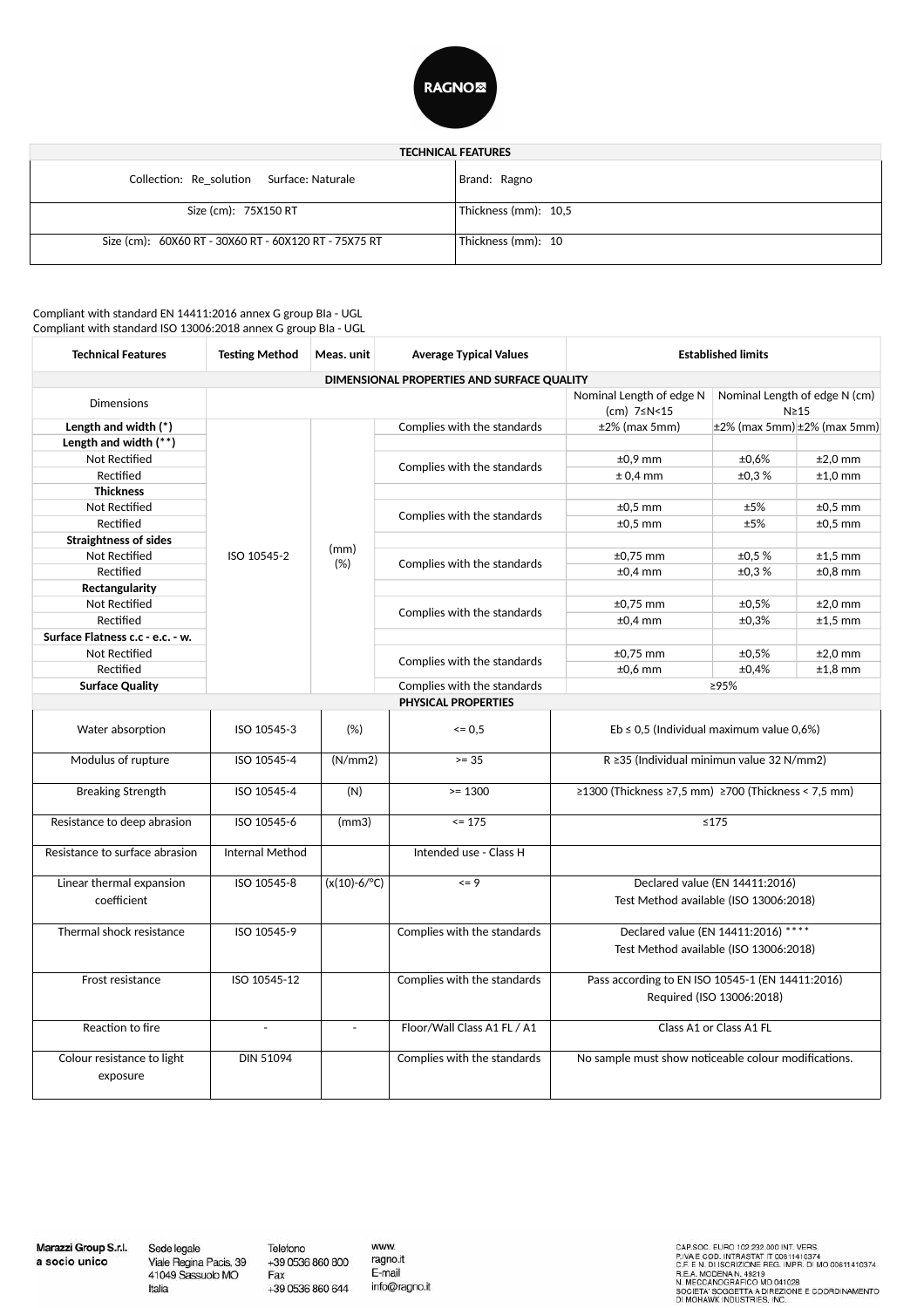

## **TECHNICAL FEATURES** Collection: Re\_solution Surface: Naturale Size (cm): 75X150 RT Size (cm): 60X60 RT - 30X60 RT - 60X120 RT - 75X75 RT Brand: Ragno Thickness (mm): 10,5 Thickness (mm): 10

| <b>Technical Features</b>                                               | <b>Testing Method</b>                 | Meas, unit | <b>Average Typical Values</b>  | <b>Established limits</b>                                                |  |
|-------------------------------------------------------------------------|---------------------------------------|------------|--------------------------------|--------------------------------------------------------------------------|--|
| <b>CHEMICAL PROPERTIES</b>                                              |                                       |            |                                |                                                                          |  |
| Resistance to chemicals for<br>household use and swimming<br>pool salts | ISO 10545-13                          |            | A                              | UB Minimum (EN 14411:2016)<br>UB Minimum (ISO 13006:2018)                |  |
| Resistance to low concentrations<br>of acids and alkalis                | ISO 10545-13                          |            | LA-LB                          | Declared value (EN 14411:2016)<br>Test Method available (ISO 13006:2018) |  |
| Resistance to high concentrations<br>of acids and alkalis               | ISO 10545-13                          |            | HA-HB                          | Declared value (EN 14411:2016)<br>Test Method available (ISO 13006:2018) |  |
| Stain resistance                                                        | ISO 10545-14                          |            | Class 5                        | Declared value (EN 14411:2016)<br>Test Method available (ISO 13006:2018) |  |
|                                                                         |                                       |            | <b>ANTISLIPPERY PROPERTIES</b> |                                                                          |  |
| Slipperiness Resistance: Ramp<br>Method                                 | <b>DIN 51130</b><br><b>B.G.R. 181</b> |            | R <sub>10</sub>                | from R9 to R13                                                           |  |
| Slipperiness Resistance: B.C.R.                                         | D.M. N.236 14/6/89                    |            | $\mu > 0,40$                   | $\mu > 0,40$                                                             |  |
| <b>Slipperiness Resistance:</b><br>Pendulum                             | <b>ENV 12633 BOE</b><br>N.74 del 2006 |            | Class 1                        | from Class 0 to Class 3                                                  |  |
| Dynamic coefficient of friction<br>(DCOF)                               | ANSI A137.1:2012                      |            | > 0,42                         | $\ge 0,42$                                                               |  |

\* The work size shall be chose, for non-modular tiles, so that the difference between the work size and the nominal size is: \*\* The deviation, in percent, of the average size for each tile (2 or 4 sides) from the work size..

\*\*\*\* See Table 2 for uses where it is applicable c.c. Centre curvature, related to diagonal calculated from the work sizes

e.c. Edge curvature, related to the corresponding work sizes.

w. Warpage, related to diagonal calculated from the work sizes.

Marazzi Group S.r.l. a socio unico

Sede legale Viale Regina Pacis, 39<br>41049 Sassuolo MO Italia

Telefono

Fax

www. +39 0536 860 800 ragno.it E-mail +39 0536 860 644 info@ragno.it CAP.SOC. EURO 102.232.000 INT. VERS.<br>P.IVA E COD. INTRASTAT IT 00611410374<br>C.F. E N. DI ISCRIZIONE REG. IMPR. DI MO 00611410374<br>R.E.A. MODENA N. 49219<br>N. MECCANOGRAFICO MO 041028<br>SOCIETA' SOGGETTA A DIREZIONE E COORDINAMEN